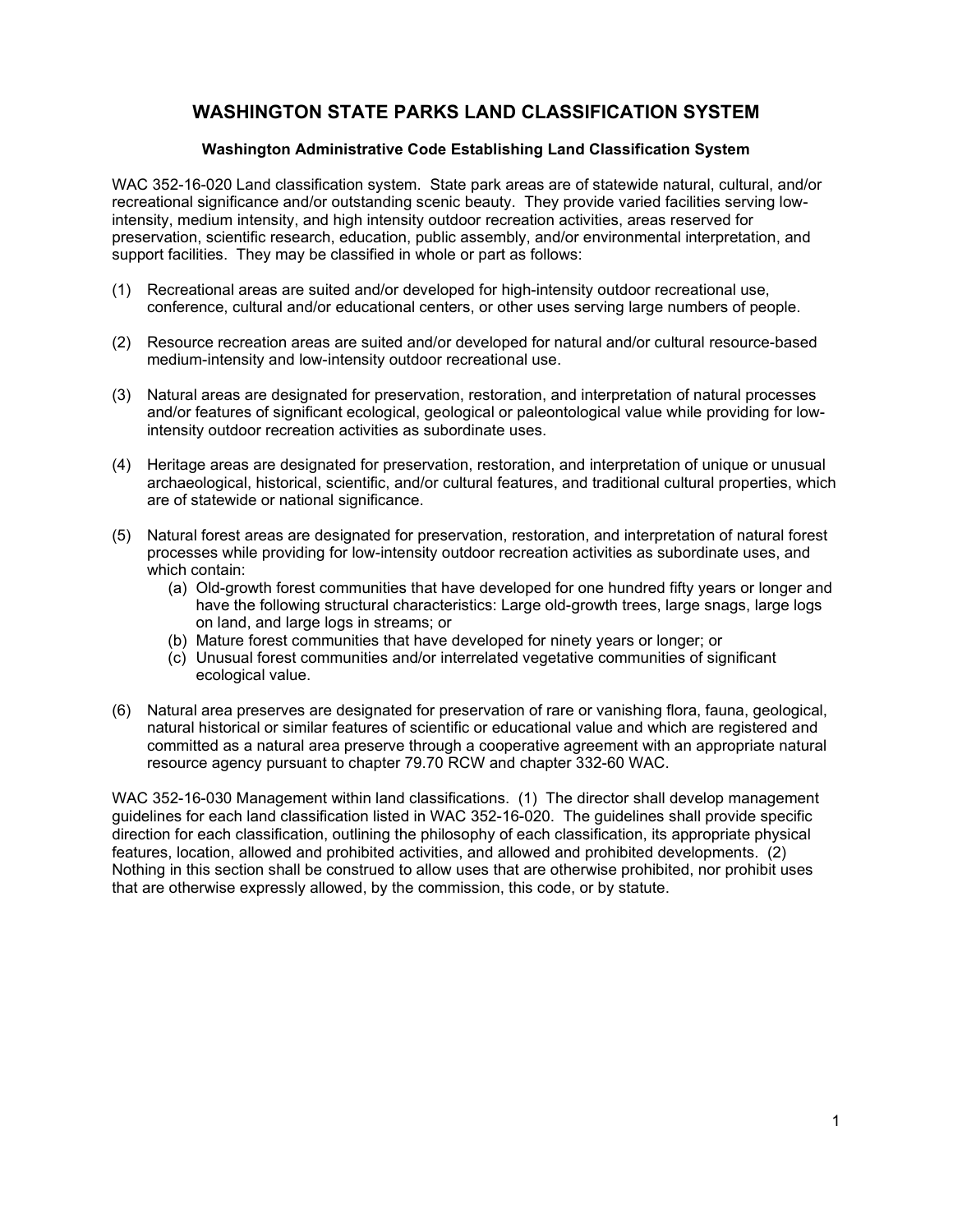#### **Land Classification Management Guidelines Recreation Areas**

| <b>TITLE</b>                                            | <b>DEFINITION</b>                                                                                                                                                                                                                                  | <b>PHILOSOPHY</b>                                                                                                                                                                                                                                                                                                                                                                                                                                                                                                                                                                                                                         | <b>PHYSICAL</b><br><b>FEATURES</b>                                                                                                                                                                                                                                                                                                                                          | <b>LOCATION</b>                                                                                                                                                                                                                                                                                                                                                                                                                                                                                                                                               | <b>ACTIVITIES</b>                                                                                                                                                                                                                                                                                                                                                                                                                                                                                                                       | <b>DEVELOPMENTS</b>                                                                                                                                                                                                                                                                                                                                                                                                                                                                                                                                                                                                                                                                                                                                                    |
|---------------------------------------------------------|----------------------------------------------------------------------------------------------------------------------------------------------------------------------------------------------------------------------------------------------------|-------------------------------------------------------------------------------------------------------------------------------------------------------------------------------------------------------------------------------------------------------------------------------------------------------------------------------------------------------------------------------------------------------------------------------------------------------------------------------------------------------------------------------------------------------------------------------------------------------------------------------------------|-----------------------------------------------------------------------------------------------------------------------------------------------------------------------------------------------------------------------------------------------------------------------------------------------------------------------------------------------------------------------------|---------------------------------------------------------------------------------------------------------------------------------------------------------------------------------------------------------------------------------------------------------------------------------------------------------------------------------------------------------------------------------------------------------------------------------------------------------------------------------------------------------------------------------------------------------------|-----------------------------------------------------------------------------------------------------------------------------------------------------------------------------------------------------------------------------------------------------------------------------------------------------------------------------------------------------------------------------------------------------------------------------------------------------------------------------------------------------------------------------------------|------------------------------------------------------------------------------------------------------------------------------------------------------------------------------------------------------------------------------------------------------------------------------------------------------------------------------------------------------------------------------------------------------------------------------------------------------------------------------------------------------------------------------------------------------------------------------------------------------------------------------------------------------------------------------------------------------------------------------------------------------------------------|
| Washington<br><b>State Parks</b><br>Recreation<br>Areas | <b>State Parks</b><br><b>Recreation Areas are</b><br>suited and/or<br>developed for high-<br>intensity outdoor<br>recreational use.<br>conference, cultural<br>and/or educational<br>centers, or other uses<br>serving large numbers<br>of people. | <b>State Parks</b><br><b>Recreation Areas</b><br>are to respond to<br>the human needs<br>for readily available<br>areas for outdoor<br>recreation and<br>facilities to<br>congregate for<br>education, artistic<br>expression and<br>other ennobling<br>pursuits. They are<br>to provide a variety<br>of outdoor<br>recreational.<br>educational, artistic,<br>and cultural<br>opportunities to<br>large numbers of<br>participants.<br>Primary emphasis<br>is on the provision<br>of quality<br>recreational<br>services and<br>facilities with<br>secondary<br>recognition given to<br>protection of the<br>areas natural<br>qualities. | <b>State Parks</b><br><b>Recreation Areas</b><br>physiographic<br>features such as<br>topography, soil<br>type, drainage,<br>etc., shall be<br>adaptable to<br>varied types of<br>intensive uses and<br>development. An<br>attractive natural<br>setting is<br>desirable.<br>however, human-<br>made settings are<br>acceptable. There<br>are no specific<br>size criteria. | <b>State Parks</b><br><b>Recreation Areas</b><br>generally are made,<br>not found. They shall<br>be located<br>throughout the state<br>with primary<br>emphasis to service<br>major centers of<br>urban populations<br>and/or outstanding<br>recreational tourist<br>attractions. Scenic<br>and inspirational<br>values shall be<br>considered but are<br>secondary to the site<br>adaptability and<br>population criteria.<br>When part of a large<br>diverse park,<br>recreation areas<br>should be sited in<br>proximity to public<br>roads and utilities. | State Parks Recreation Areas may allow<br>and provide for a wide variety of indoor<br>and outdoor day, weekend and vacation<br>activities. Provision may be made for<br>high intensity participation in camping.<br>picnicking, trail use, water sports, winter<br>sports, group field games, and other<br>activities for many people Off-trail<br>equestrian and/or bicycle use may be<br>appropriate in selected areas if approved<br>by the commission. Activities requiring<br>high levels of social interaction are<br>encouraged. | <b>State Parks Recreation</b><br>Areas shall provide<br>appropriate facilities and<br>services for the<br>participation and<br>enjoyment of high<br>concentrations of<br>outdoor recreationists<br>and/or participants in<br>indoor educational.<br>cultural and artistic<br>activities. A high degree<br>of development is<br>anticipated. Facilities<br>may include road and<br>parking networks,<br>swimming beaches, full<br>service marinas, trails,<br>bathhouses, artificial<br>lakes and pools, play<br>fields, large sanitary and<br>eating facilities; standard<br>and utility campgrounds,<br>stores, picnic grounds,<br>group shelters,<br>conference centers,<br>environmental learning<br>centers, hostels, and<br>administrative support<br>facilities. |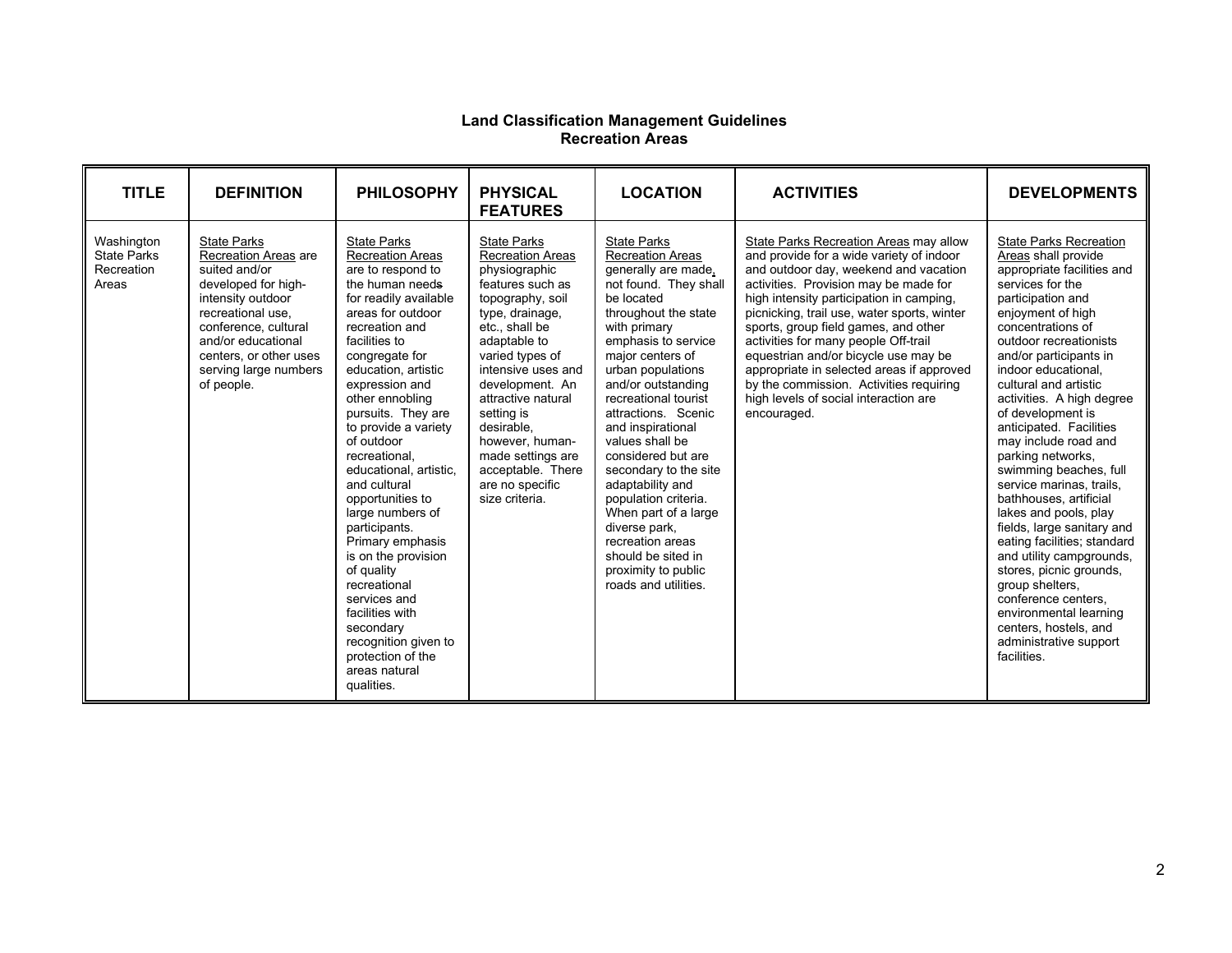#### **Land Classification Management Guidelines Resource Recreation Areas**

| <b>TITLE</b>                                                        | <b>DEFINITION</b>                                                                                                                                                                        | <b>PHILOSOPHY</b>                                                                                                                                                                                                                                                                                                                                                                                                                                                                                                                                                                   | <b>PHYSICAL</b><br><b>FEATURES</b>                                                                                                                                                                                                                                                                                                               | <b>LOCATION</b>                                                                                                                                                                                                                                                                                                                                                                                                                                                                                                                                                                                                                                                                     | <b>ACTIVITIES</b>                                                                                                                                                                                                                                                                                                                                                                                                                                                                                                                                                                                                                                                                                                                                                                                                                                                      | <b>DEVELOPMENTS</b>                                                                                                                                                                                                                                                                                                                                                                  |
|---------------------------------------------------------------------|------------------------------------------------------------------------------------------------------------------------------------------------------------------------------------------|-------------------------------------------------------------------------------------------------------------------------------------------------------------------------------------------------------------------------------------------------------------------------------------------------------------------------------------------------------------------------------------------------------------------------------------------------------------------------------------------------------------------------------------------------------------------------------------|--------------------------------------------------------------------------------------------------------------------------------------------------------------------------------------------------------------------------------------------------------------------------------------------------------------------------------------------------|-------------------------------------------------------------------------------------------------------------------------------------------------------------------------------------------------------------------------------------------------------------------------------------------------------------------------------------------------------------------------------------------------------------------------------------------------------------------------------------------------------------------------------------------------------------------------------------------------------------------------------------------------------------------------------------|------------------------------------------------------------------------------------------------------------------------------------------------------------------------------------------------------------------------------------------------------------------------------------------------------------------------------------------------------------------------------------------------------------------------------------------------------------------------------------------------------------------------------------------------------------------------------------------------------------------------------------------------------------------------------------------------------------------------------------------------------------------------------------------------------------------------------------------------------------------------|--------------------------------------------------------------------------------------------------------------------------------------------------------------------------------------------------------------------------------------------------------------------------------------------------------------------------------------------------------------------------------------|
| Washington<br><b>State Parks</b><br>Resource<br>Recreation<br>Areas | <b>State Parks Resource</b><br>Recreation Areas are<br>suited and/or<br>developed for natural<br>and/or cultural<br>resource-based<br>medium- and low-<br>intensity recreational<br>use. | <b>State Parks</b><br>Resource<br><b>Recreation Areas</b><br>are sites where the<br>high quality of a<br>particular natural or<br>cultural resource or<br>set of such<br>resources is the<br>lure for human<br>recreation. Thus.<br>the rationale for<br>recreation is based<br>on the value of<br>attractive natural or<br>cultural resources.<br>Management of<br>these areas must<br>stress the centrality<br>of preserving the<br>quality of the<br>natural and cultural<br>resources while<br>allowing appropriate<br>and sustainable<br>levels of human use<br>and enjoyment. | <b>State Parks</b><br>Resource<br>Recreation Areas<br>have a variety of<br>physiographic<br>features. While<br>they may contain<br>areas of<br>environmental<br>sensitivity, most<br>portions of each<br>area will be able to<br>withstand low- to<br>medium-intensity<br>recreation use<br>without significant<br>environmental<br>degradation. | <b>State Parks</b><br><b>Resource Recreation</b><br>Areas may be<br>located anywhere in<br>the state where<br>natural or cultural<br>factors produce land<br>and water sites<br>particularly suited for<br>recreation in a<br>natural setting.<br>Access to these sites<br>should be reasonably<br>proximate to major<br>urban centers, but<br>some access<br>restriction may be<br>necessary to avoid<br>overuse of<br>resources. Within<br>large diverse parks,<br>these areas should<br>be located at least a<br>moderate distance<br>from public roads<br>and high use<br>intensity areas, while<br>still maintaining<br>reasonable public<br>access for their<br>intended use. | <b>State Parks Resource Recreation Areas</b><br>provide opportunities for low- and<br>medium-intensity recreational<br>experiences including, but not limited to,<br>picnicking, primitive camping, a variety of<br>recreational trail experiences, interpretive<br>facilities, historic/cultural exhibits, nature<br>observation, photography, orienteering,<br>kayaking, canoeing, floating, and fishing.<br>Off-trail equestrian and/or bicycle use<br>may be appropriate in selected areas if<br>approved by the commission. Basketball,<br>tennis, organized group sporting activities<br>requiring formal sports fields, commercial-<br>sized piers and docks, standard and<br>utility camping, indoor accommodations<br>and centers, developed swimming areas,<br>and other similarly intense uses are not<br>appropriate. Scientific research is<br>permitted. | <b>State Parks Resource</b><br><b>Recreation Areas</b><br>development shall be<br>permitted to the extent<br>necessary to serve<br>allowed activities.<br>Parking, sanitary<br>facilities, and other<br>ancillary developments<br>and support facilities<br>should be constructed in<br>a manner that is<br>consistent with the site's<br>ability to manage<br>environmental change. |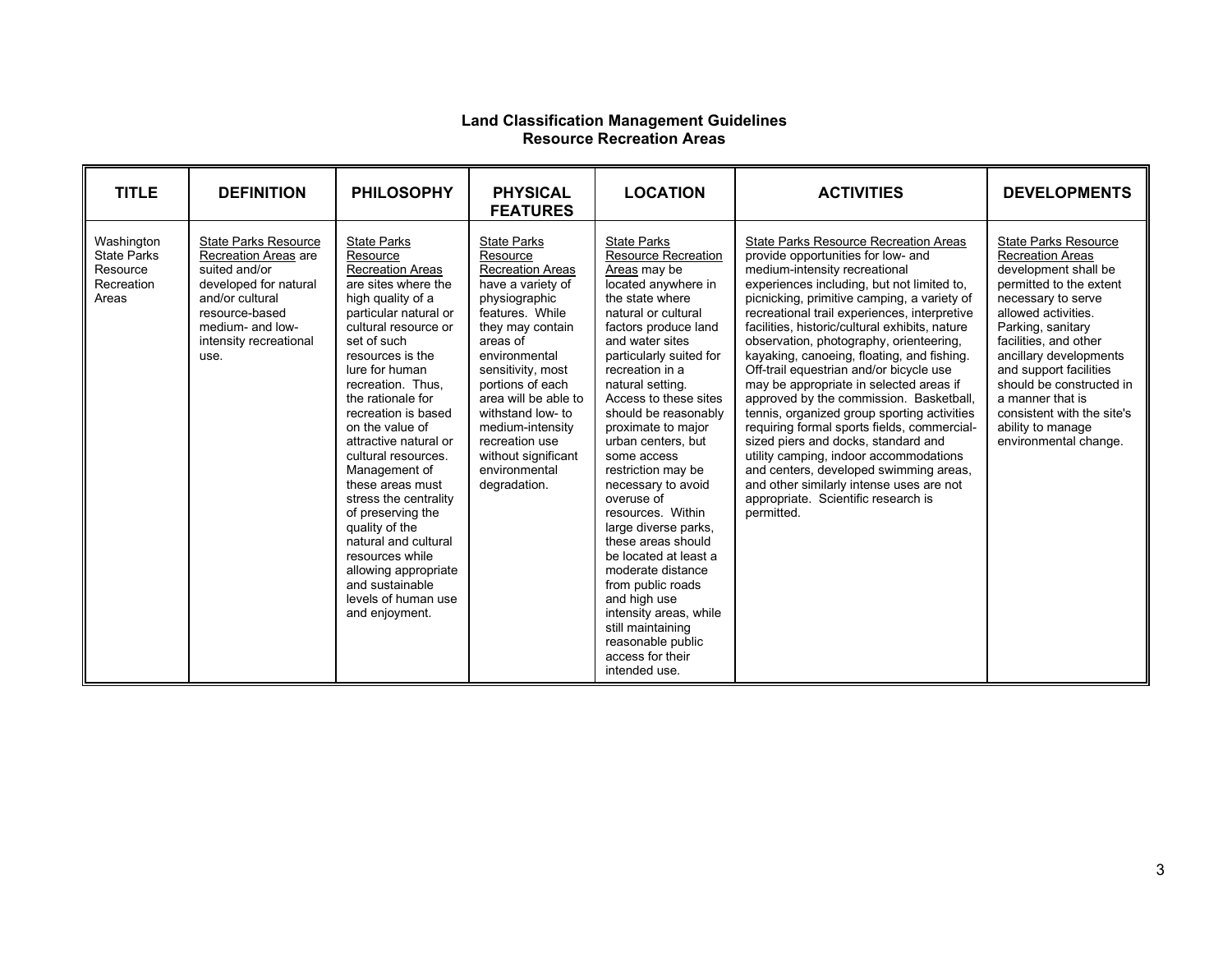#### **Land Classification Management Guidelines Natural Areas**

| <b>TITLE</b>                                             | <b>DEFINITION</b>                                                                                                                                                                                                                                                                                                                 | <b>PHILOSOPHY</b>                                                                                                                                                                                                                                                                                                                                                                                                                                                                                                                                                                                                                                                          | <b>PHYSICAL</b><br><b>FEATURES</b>                                                                                                                                                                                                                                                                                                                                                                                                                                                                                                                                                                                                                                                                                                                               | <b>LOCATION</b>                                                                                                                                                                                                                                                                                                                                                                                                                                                                                                                                                                                                                                                                                                                                                                                         | <b>ACTIVITIES</b>                                                                                                                                                                                                                                                                                                                                                                                                                                                                                                                                                                                                                                                                                                                                                                                                                                                                                                                                                                                                                                                                                                                                                                                                                                                                                                                                                                                                                                                                           | <b>DEVELOPMENTS</b>                                                                                                                                                                                                                                                                                                                                                                                                                                                                                                                                           |
|----------------------------------------------------------|-----------------------------------------------------------------------------------------------------------------------------------------------------------------------------------------------------------------------------------------------------------------------------------------------------------------------------------|----------------------------------------------------------------------------------------------------------------------------------------------------------------------------------------------------------------------------------------------------------------------------------------------------------------------------------------------------------------------------------------------------------------------------------------------------------------------------------------------------------------------------------------------------------------------------------------------------------------------------------------------------------------------------|------------------------------------------------------------------------------------------------------------------------------------------------------------------------------------------------------------------------------------------------------------------------------------------------------------------------------------------------------------------------------------------------------------------------------------------------------------------------------------------------------------------------------------------------------------------------------------------------------------------------------------------------------------------------------------------------------------------------------------------------------------------|---------------------------------------------------------------------------------------------------------------------------------------------------------------------------------------------------------------------------------------------------------------------------------------------------------------------------------------------------------------------------------------------------------------------------------------------------------------------------------------------------------------------------------------------------------------------------------------------------------------------------------------------------------------------------------------------------------------------------------------------------------------------------------------------------------|---------------------------------------------------------------------------------------------------------------------------------------------------------------------------------------------------------------------------------------------------------------------------------------------------------------------------------------------------------------------------------------------------------------------------------------------------------------------------------------------------------------------------------------------------------------------------------------------------------------------------------------------------------------------------------------------------------------------------------------------------------------------------------------------------------------------------------------------------------------------------------------------------------------------------------------------------------------------------------------------------------------------------------------------------------------------------------------------------------------------------------------------------------------------------------------------------------------------------------------------------------------------------------------------------------------------------------------------------------------------------------------------------------------------------------------------------------------------------------------------|---------------------------------------------------------------------------------------------------------------------------------------------------------------------------------------------------------------------------------------------------------------------------------------------------------------------------------------------------------------------------------------------------------------------------------------------------------------------------------------------------------------------------------------------------------------|
| Washington<br><b>State Parks</b><br><b>Natural Areas</b> | <b>State Parks Natural</b><br>Areas are designated<br>for preservation,<br>restoration, and<br>interpretation of<br>natural processes<br>and/or features of<br>significant ecological,<br>geological or<br>paleontological value<br>while providing for<br>low-intensity outdoor<br>recreation activities as<br>subordinate uses. | State Parks Natural<br>Areas are to<br>respond to the<br>human need for<br>readily available<br>"conservatories" of<br>nature and open<br>spaces. Emphasis<br>is directed toward<br>nature and the<br>conservation of<br>native flora and<br>fauna, special<br>geologic or<br>paleontologic<br>resources, and the<br>natural amenities of<br>the area. Human<br>wants for other than<br>naturally existing<br>educational and<br>recreational<br>opportunities are<br>considered<br>secondary to<br>nature's<br>requirement for the<br>sustained<br>maintenance of its<br>natural balances, or<br>the preservation of<br>special geologic or<br>paleontologic<br>features. | <b>State Parks</b><br><b>Natural Areas</b><br>have a variety of<br>topography and<br>features to provide<br>a diversified<br>natural<br>environment with<br>interesting but not<br>necessarily unique<br>flora and fauna, or<br>geologic or<br>paleontologic<br>features. Where<br>classification is<br>based on<br>biological<br>considerations,<br>sites should<br>consist of land<br>areas large<br>enough to<br>maintain natural<br>biological<br>processes in a<br>nearly<br>undeveloped state<br>and provide users<br>with a feeling of<br>solitude and<br>tranguility, and an<br>opportunity to view<br>nature in its<br>"uncontrolled"<br>form. They may be<br>partially or wholly<br>on land.<br>subterranean, or<br>part of the marine<br>environment. | <b>State Parks Natural</b><br>Areas are not<br>"made", but rather<br>currently exist due to<br>historical<br>circumstances that<br>have resulted in little<br>or no human<br>interference in the<br>natural environment.<br>Those areas most<br>desirable in terms of<br>physical features and<br>size usually are<br>"found" and "held"<br>against creeping<br>encroachments and<br>raising land values.<br>They often become<br>over used and "lost"<br>as populations<br>spread around them.<br>As a part of the<br>overall system, these<br>areas should be<br>geographically<br>spread throughout<br>the state. When<br>classifying specific<br>park areas,<br>consideration must<br>be given to the ability<br>to adequately<br>manage the areas<br>against undesirable<br>human<br>encroachment. | State Parks Natural Areas provide<br>opportunities for outdoor recreation on<br>designated trails. Those trails may be<br>developed and used only to the extent<br>that they do not significantly degrade the<br>system of natural processes in a<br>classified area. Hiking, non-groomed<br>cross-country skiing, snowshoeing, or<br>other trail uses of similar impact to natural<br>systems and providing a compatible<br>recreational opportunity, may be<br>permitted, after consultation with<br>appropriate local, state, federal and tribal<br>resource management agencies, and<br>upon a finding by the agency that such<br>trails are not likely to significantly degrade<br>natural processes. Relocation of existing<br>equestrian, bicycle, nordic track or other<br>similar trails into a natural area may be<br>permitted upon a finding by the director<br>that such relocation is for the purpose of<br>reducing overall resource impacts. All<br>trails may be moved, redesigned, closed<br>and/or removed upon a finding that their<br>use is causing significant degradation to<br>the system of natural processes.<br>Technical rock climbing requires<br>authorization by the commission. Off-trail<br>use for nature observation, photography,<br>cross-country skiing, harvesting of<br>mushrooms and berries and similar uses<br>are permitted to the degree that they do<br>not significantly degrade natural<br>processes. Scientific research is<br>permitted. | State Parks Natural Area<br>development shall be<br>limited to facilities<br>required for health.<br>safety and protection of<br>users and features<br>consistent with allowed<br>activities. Facilities to<br>enhance public<br>enjoyment shall be<br>limited to primitive items<br>such as trails, trail<br>structures and minor<br>interpretive exhibits. All<br>improvements shall<br>harmonize with, and not<br>detract from, the natural<br>setting. Parking and<br>other trailhead facilities<br>should be located<br>outside of a classified<br>area. |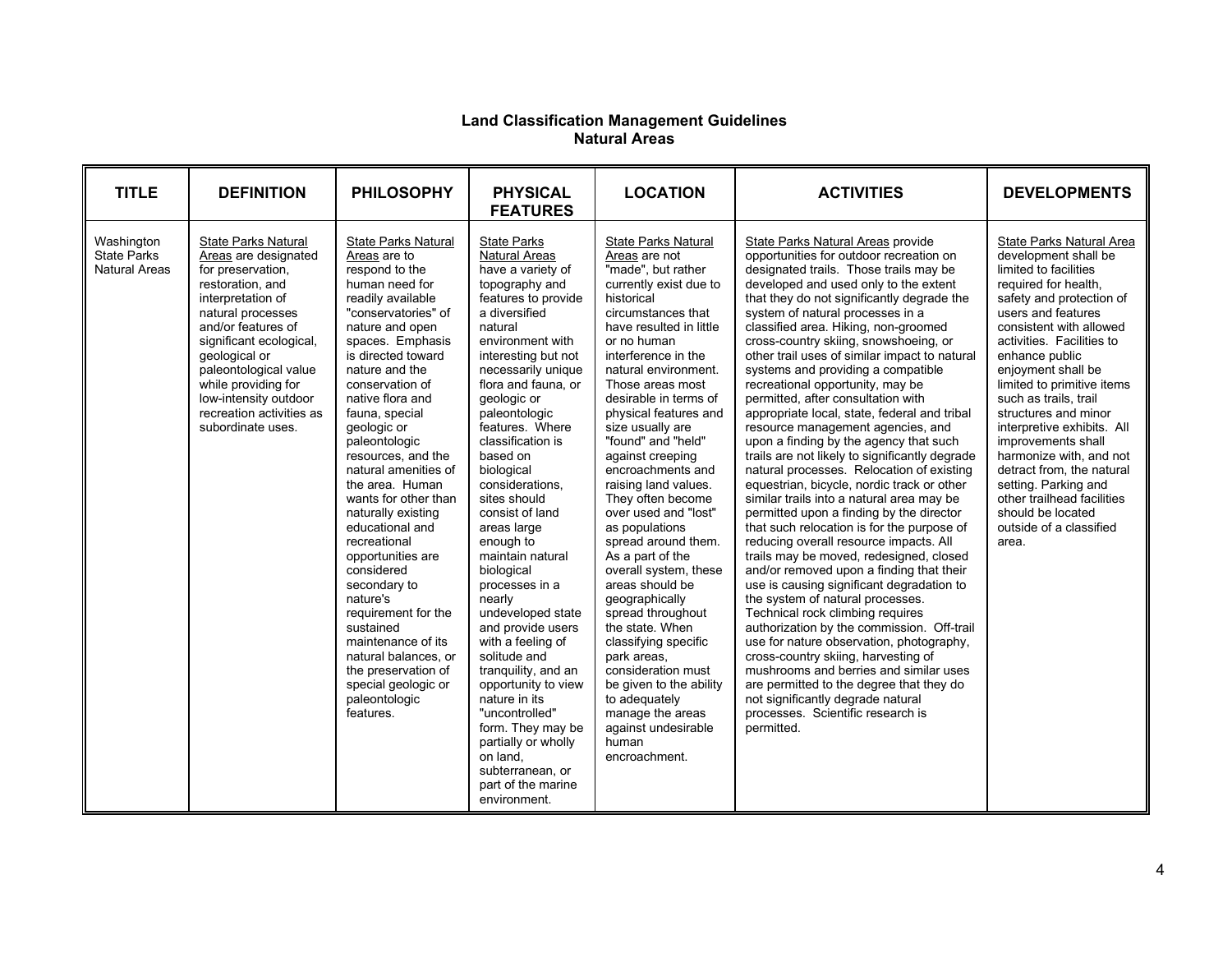#### **Land Classification Management Guidelines Heritage Areas**

| <b>TITLE</b>                                       | <b>DEFINITION</b>                                                                                                                                                                                                                                                                                                                      | <b>PHILOSOPHY</b>                                                                                                                                                                                                                                            | <b>PHYSICAL</b><br><b>FEATURES</b>                                                                                                                                                                                                                                                             | <b>LOCATION</b>                                                                                                                                                                                                                                                                                                                                                                                          | <b>ACTIVITIES</b>                                                                                                                                                                                                                                                                                                                                                                                                       | <b>DEVELOPMENTS</b>                                                                                                                                                                                                                                                                                                                                                                                                                                                                                                                                   |
|----------------------------------------------------|----------------------------------------------------------------------------------------------------------------------------------------------------------------------------------------------------------------------------------------------------------------------------------------------------------------------------------------|--------------------------------------------------------------------------------------------------------------------------------------------------------------------------------------------------------------------------------------------------------------|------------------------------------------------------------------------------------------------------------------------------------------------------------------------------------------------------------------------------------------------------------------------------------------------|----------------------------------------------------------------------------------------------------------------------------------------------------------------------------------------------------------------------------------------------------------------------------------------------------------------------------------------------------------------------------------------------------------|-------------------------------------------------------------------------------------------------------------------------------------------------------------------------------------------------------------------------------------------------------------------------------------------------------------------------------------------------------------------------------------------------------------------------|-------------------------------------------------------------------------------------------------------------------------------------------------------------------------------------------------------------------------------------------------------------------------------------------------------------------------------------------------------------------------------------------------------------------------------------------------------------------------------------------------------------------------------------------------------|
| Washington<br><b>State Parks</b><br>Heritage Areas | <b>State Parks Heritage</b><br>Areas are designated<br>for preservation,<br>restoration, and<br>interpretation of<br>outstanding, unique or<br>unusual<br>archaeological,<br>historical, scientific,<br>and/or cultural<br>features, and<br>traditional cultural<br>properties, which are<br>of statewide or<br>national significance. | <b>State Parks</b><br>Heritage Areas are<br>designated to<br>preserve and/or<br>interpret selected<br>areas or features<br>for the education<br>and enjoyment of<br>the public, an area's<br>intrinsic cultural<br>value, and/or for<br>scientific research. | <b>State Parks</b><br>Heritage Areas<br>vary in size and<br>physiographic<br>makeup according<br>to their location<br>and reason for<br>existence. Historic<br>landscapes may<br>require relatively<br>large acreage<br>while<br>archaeological<br>sites may be<br>measured in<br>square feet. | State Parks Heritage<br>Areas usually are<br>located where they<br>are found or the<br>feature exists.<br>However, in some<br>instances relocation<br>or re-creation of<br>artifacts, resources<br>or facilities is<br>possible. In these<br>situations they may<br>be located in<br>appropriate settings<br>and concentrated<br>near major<br>population centers<br>and along primary<br>travel routes. | State Parks Heritage Area activities<br>shall generally be limited to those<br>directly associated with the<br>interpretation of the area or feature, and<br>the education of the patrons.<br>Picnicking, recreational trails, and other<br>low- to medium-intensity recreation uses<br>may be allowed if they do not detract<br>from the principal purpose of the area,<br>its setting, structures, sites and objects. | State Parks Heritage Area<br>development shall<br>generally be limited to that<br>necessary for the<br>protection and<br>interpretation of the area<br>or feature, and the<br>education and safety of<br>the patrons. Sanitary<br>facilities, recreation trails,<br>and picnicking facilities<br>may be provided in a<br>manner which does not<br>detract from the aesthetic,<br>educational or<br>environmental quality of<br>the area, its setting,<br>structures, sites or<br>objects, or, if applicable,<br>its value for scientific<br>research. |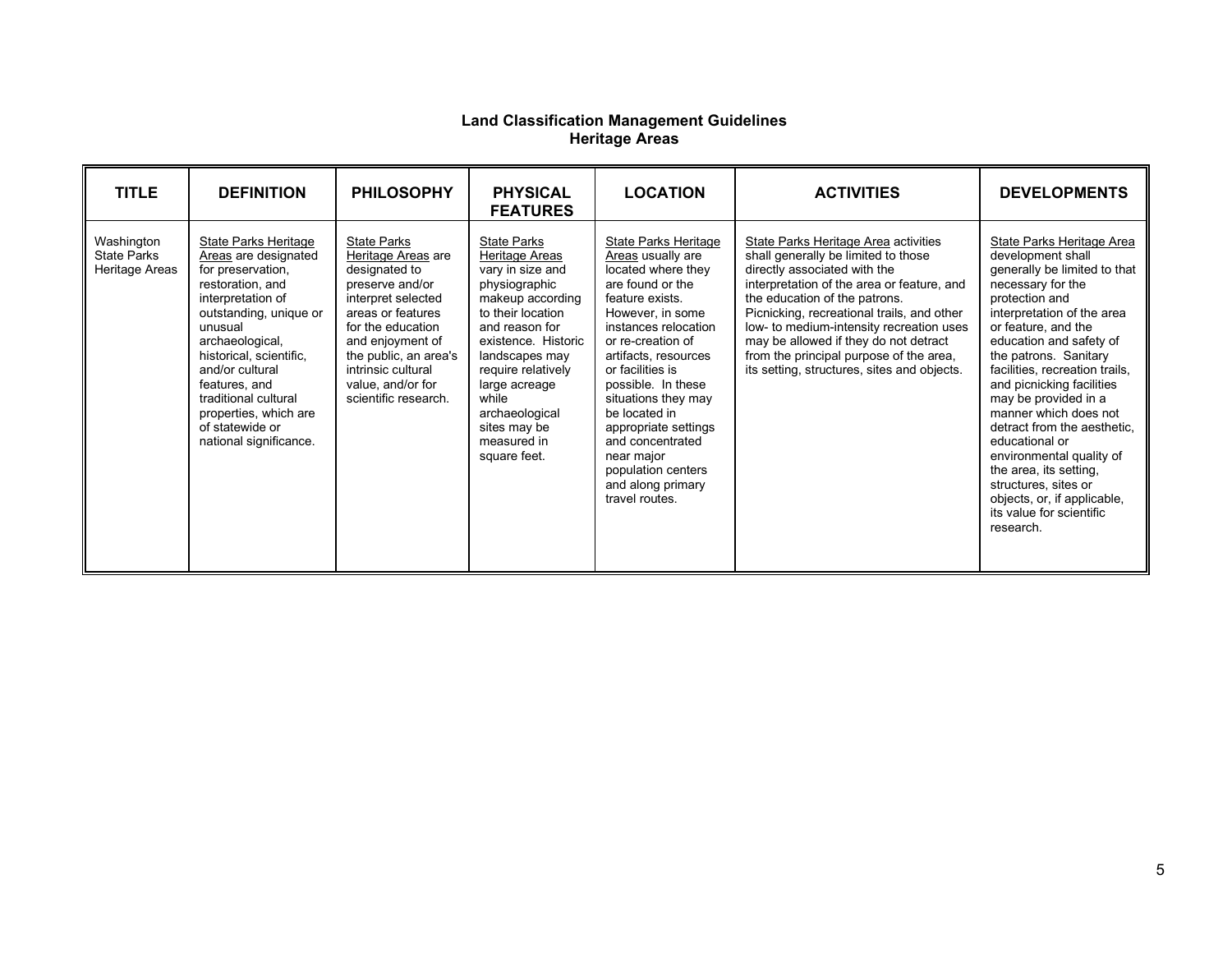#### **Land Classification Management Guidelines Natural Forest Areas**

| <b>TITLE</b>                                                       | <b>DEFINITION</b>                                                                                                                                                                                                                                                                                                                                                                                                                                                                                                                                                                                                                                                                                                                                           | <b>PHILOSOPHY</b>                                                                                                                                                                                                                                                                                                                                                                                                                                                                                                                                                                                     | <b>PHYSICAL</b><br><b>FEATURES</b>                                                                                                                                                                                                                                                                                                                                                                                                                                                                                                                                                                                | <b>LOCATION</b>                                                                                                                                                                                                                                                                                                                                                                                                                                                                                                                                                                                                                                                                                                                                                                           | <b>ACTIVITIES</b>                                                                                                                                                                                                                                                                                                                                                                                                                                                                                                                                                                                                                                                                                                                                                                                                                                                                                                                                                                                                                                                                                                                                                                                                                                                                                                                                                                                                                                                                                                                                                                                                                                                                                                    | <b>DEVELOPMENTS</b>                                                                                                                                                                                                                                                                                                                                                                                                                                                                                                                          |
|--------------------------------------------------------------------|-------------------------------------------------------------------------------------------------------------------------------------------------------------------------------------------------------------------------------------------------------------------------------------------------------------------------------------------------------------------------------------------------------------------------------------------------------------------------------------------------------------------------------------------------------------------------------------------------------------------------------------------------------------------------------------------------------------------------------------------------------------|-------------------------------------------------------------------------------------------------------------------------------------------------------------------------------------------------------------------------------------------------------------------------------------------------------------------------------------------------------------------------------------------------------------------------------------------------------------------------------------------------------------------------------------------------------------------------------------------------------|-------------------------------------------------------------------------------------------------------------------------------------------------------------------------------------------------------------------------------------------------------------------------------------------------------------------------------------------------------------------------------------------------------------------------------------------------------------------------------------------------------------------------------------------------------------------------------------------------------------------|-------------------------------------------------------------------------------------------------------------------------------------------------------------------------------------------------------------------------------------------------------------------------------------------------------------------------------------------------------------------------------------------------------------------------------------------------------------------------------------------------------------------------------------------------------------------------------------------------------------------------------------------------------------------------------------------------------------------------------------------------------------------------------------------|----------------------------------------------------------------------------------------------------------------------------------------------------------------------------------------------------------------------------------------------------------------------------------------------------------------------------------------------------------------------------------------------------------------------------------------------------------------------------------------------------------------------------------------------------------------------------------------------------------------------------------------------------------------------------------------------------------------------------------------------------------------------------------------------------------------------------------------------------------------------------------------------------------------------------------------------------------------------------------------------------------------------------------------------------------------------------------------------------------------------------------------------------------------------------------------------------------------------------------------------------------------------------------------------------------------------------------------------------------------------------------------------------------------------------------------------------------------------------------------------------------------------------------------------------------------------------------------------------------------------------------------------------------------------------------------------------------------------|----------------------------------------------------------------------------------------------------------------------------------------------------------------------------------------------------------------------------------------------------------------------------------------------------------------------------------------------------------------------------------------------------------------------------------------------------------------------------------------------------------------------------------------------|
| Washington<br><b>State Parks</b><br><b>Natural Forest</b><br>Areas | <b>State Parks Natural</b><br>Forest Areas are<br>designated for<br>preservation,<br>restoration, and<br>interpretation of<br>natural forest<br>processes while<br>providing for low-<br>intensity outdoor<br>recreation activities as<br>subordinate uses, and<br>which contain:<br>(a) Old-growth forest<br>communities that have<br>developed for 150<br>years or longer and<br>have the following<br>structural<br>characteristics: Large<br>old-growth trees, large<br>snags, large logs on<br>land, and large logs in<br>streams; or (b) Mature<br>forest communities<br>that have developed<br>for 90 years or longer;<br>or □ Unusual forest<br>communities and/or<br>interrelated vegetative<br>communities of<br>significant ecological<br>value. | State Parks Natural<br>Forest Areas are<br>places where<br>human access to<br>and interpretation<br>and enjoyment of<br>natural forest<br>processes are<br>limited to those<br>activities and<br>facilities that do not<br>significantly<br>degrade natural<br>forest processes.<br>Public access into<br>these areas<br>emphasizes<br>appreciation of<br>nature through<br>experiencing<br>nature. The<br>principal function of<br>these areas is to<br>assist in<br>maintaining the<br>state's bio-diversity<br>while expanding<br>human<br>understanding and<br>appreciation of<br>natural values. | <b>State Parks</b><br><b>Natural Forest</b><br>Areas have a<br>variety of<br>topographic and<br>vegetative<br>conditions. They<br>are generally large<br>enough (300 or<br>more acres) to<br>contain one or<br>more distinct and<br>relatively intact<br>vegetative<br>communities.<br>Smaller areas may<br>be appropriate if<br>representative of a<br>unique or unusual<br>forest community.<br>Desirably, they are<br>part of a large<br>system of open<br>space, wildlife<br>habitat, and<br>vegetative<br>communities that<br>provide a good<br>opportunity for<br>long-term<br>ecosystem<br>sustainability. | <b>State Parks Natural</b><br>Forest Areas may be<br>located anywhere in<br>the state where<br>natural factors<br>produce forest<br>vegetative cover.<br>These areas are not<br>"made", but rather<br>currently exist due to<br>historical<br>circumstances that<br>have resulted in little<br>or no human<br>interference in<br>natural forest<br>progression. As a<br>part of an overall<br>system, these areas<br>should be<br>qeographically<br>spread throughout<br>the state, recognizing<br>that maintenance of<br>bio-diversity is one of<br>the primary functions<br>of their classification.<br>When classifying<br>specific park areas,<br>consideration must<br>be given to the ability<br>to adequately<br>manage the areas<br>against undesirable<br>human<br>encroachment. | <b>State Parks Natural Forest Areas</b><br>provide opportunities for outdoor<br>recreation on designated recreation<br>trails. Those trails may be developed<br>and used only to the extent that they do<br>not significantly degrade the system of<br>natural forest processes in a classified<br>area. Careful design of recreation trails<br>should match intended uses, to maintain<br>consistency with the purpose and<br>philosophy of the classification. Hiking,<br>non-groomed cross-country skiing,<br>snowshoeing, or other trail uses of<br>similar impact to natural systems and<br>providing a compatible recreational<br>opportunity, may be permitted, after<br>consultation with appropriate local,<br>state, federal and tribal resource<br>management agencies, and upon a<br>finding by the agency that such trails are<br>not likely to significantly degrade natural<br>forest processes. Relocation of existing<br>equestrian, bicycle, nordic track or other<br>similar trails into a natural forest area<br>may be permitted upon a finding by the<br>director that such relocation is for the<br>purpose of reducing overall resource<br>impacts. All trails may be moved,<br>redesigned, closed and/or removed<br>upon a finding that they are causing<br>significant degradation to the system of<br>natural forest processes. Technical rock<br>climbing requires authorization by the<br>commission. Off-trail use for nature<br>observation, cross-country skiing,<br>photography, harvesting of mushrooms<br>and berries and similar uses are<br>permitted to the degree that they do not<br>significantly degrade natural forest<br>processes. Scientific research is<br>permitted. | <b>State Parks Natural Forest</b><br>Areas development shall<br>be limited to facilities<br>required for health, safety<br>and protection of users<br>and features consistent<br>with allowed activities.<br>Facilities to enhance<br>public enjoyment shall be<br>limited to trails, trail<br>structures, and minor<br>interpretive exhibits. All<br>improvements shall<br>harmonize with, and not<br>detract from, the natural<br>setting. Parking and other<br>trailhead facilities should<br>be located outside of a<br>classified area. |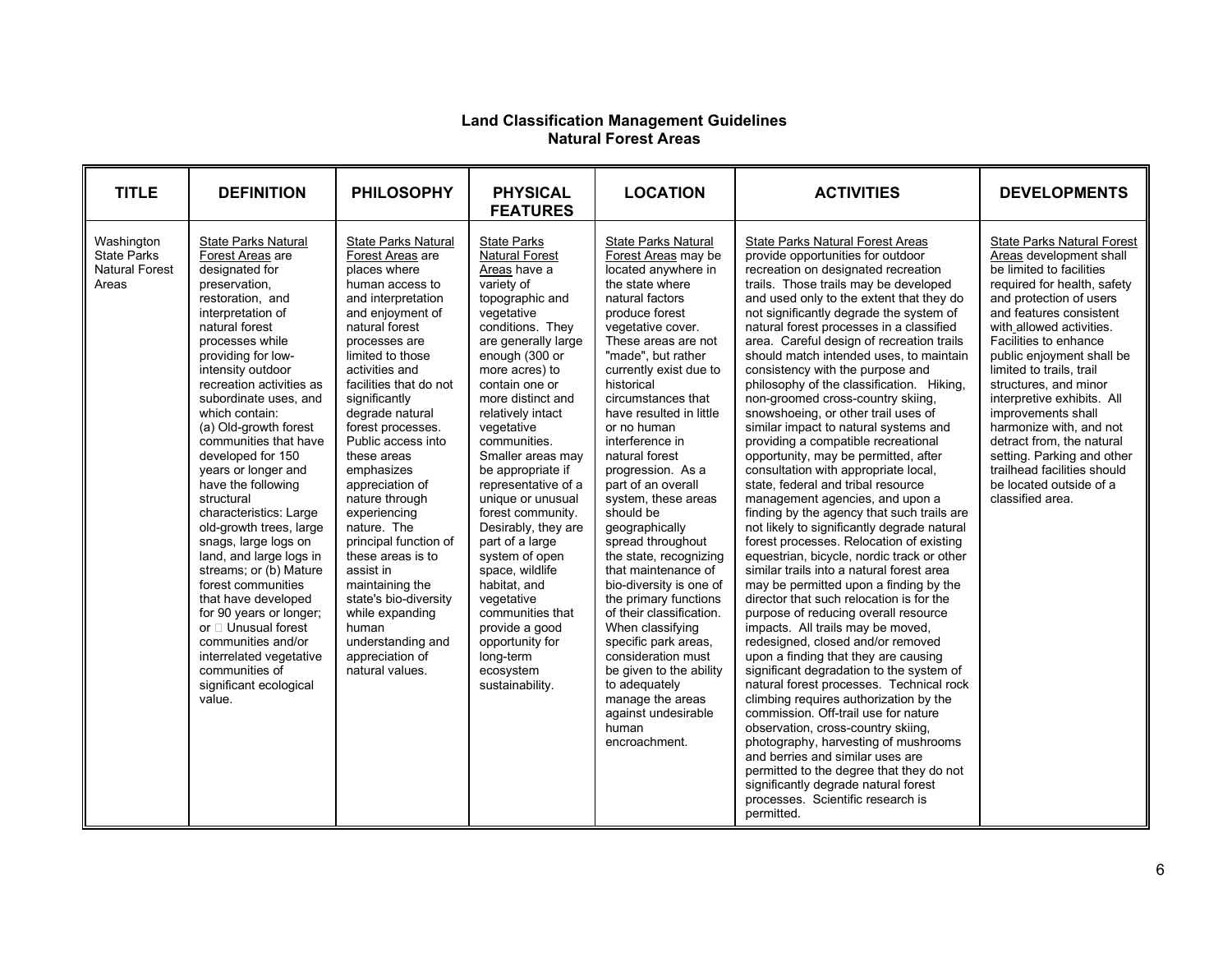#### **Land Classification Management Guidelines Natural Area Preserves**

| <b>TITLE</b>                                                  | <b>DEFINITION</b>                                                                                                                                                                                                                                                                                                                                                                                                                                                 | <b>PHILOSOPHY</b>                                                                                                                                                                                                                                                                                                                                                                               | <b>PHYSICAL</b><br><b>FEATURES</b>                                                                                                                                                                                                                                                                                                                                                                                                                                                                                                                                                                                                                                                                                | <b>LOCATION</b>                                                                                                                                                                                                                                                                                                                                                                                                                                        | <b>ACTIVITIES</b>                                                                                                                                                                                                                                                                                                                                                                                                                                                                                                                                                                                                                    | <b>DEVELOPMENTS</b>                                                                                                                                                                                                                     |
|---------------------------------------------------------------|-------------------------------------------------------------------------------------------------------------------------------------------------------------------------------------------------------------------------------------------------------------------------------------------------------------------------------------------------------------------------------------------------------------------------------------------------------------------|-------------------------------------------------------------------------------------------------------------------------------------------------------------------------------------------------------------------------------------------------------------------------------------------------------------------------------------------------------------------------------------------------|-------------------------------------------------------------------------------------------------------------------------------------------------------------------------------------------------------------------------------------------------------------------------------------------------------------------------------------------------------------------------------------------------------------------------------------------------------------------------------------------------------------------------------------------------------------------------------------------------------------------------------------------------------------------------------------------------------------------|--------------------------------------------------------------------------------------------------------------------------------------------------------------------------------------------------------------------------------------------------------------------------------------------------------------------------------------------------------------------------------------------------------------------------------------------------------|--------------------------------------------------------------------------------------------------------------------------------------------------------------------------------------------------------------------------------------------------------------------------------------------------------------------------------------------------------------------------------------------------------------------------------------------------------------------------------------------------------------------------------------------------------------------------------------------------------------------------------------|-----------------------------------------------------------------------------------------------------------------------------------------------------------------------------------------------------------------------------------------|
| Washington<br><b>State Parks</b><br>Natural Area<br>Preserves | State Parks Natural<br>Area Preserves are<br>designated for<br>preservation of rare<br>or vanishing flora,<br>fauna, geological,<br>natural historical or<br>similar features of<br>scientific or<br>educational value<br>and which are<br>registered and<br>committed as a<br>natural area preserve<br>through a<br>cooperative<br>agreement with an<br>appropriate natural<br>resource agency<br>pursuant to chapter<br>79.70 RCW and<br>chapter 332-60<br>WAC. | State Parks Natural<br>Area Preserves are<br>sites where human<br>access is limited to<br>educational and<br>scientific purposes.<br>The principal function<br>of these areas is to<br>preserve natural<br>ecosystems or<br>geologic features of<br>statewide<br>significance. Public<br>access for recreation<br>must be subordinate<br>to the principal<br>function of the<br>classification. | <b>State Parks Natural</b><br>Area Preserves have<br>a variety of<br>topographic and<br>vegetative conditions.<br>They are generally<br>large enough (300 or<br>more acres) to contain<br>one or more distinct<br>and intact ecological<br>communities. Smaller<br>areas may be<br>appropriate if<br>representative of a<br>unique or unusual<br>ecological community<br>or geologic feature.<br>They may be partially<br>or wholly on land,<br>subterranean, or part<br>of the marine<br>environment.<br>Desirably, they are<br>part of a large system<br>of open space, wildlife<br>habitat, and vegetative<br>communities that<br>provide a good<br>opportunity for long-<br>term ecosystem<br>sustainability. | State Parks Natural Area<br>Preserves may be located<br>anywhere in the state where<br>natural ecological systems or<br>significant geologic features<br>exist. These areas are not<br>"made", but rather exist due<br>to historical circumstances<br>that have resulted in little or<br>no human interference in the<br>natural system. As a part of<br>an overall system, these<br>areas should be<br>geographically spread<br>throughout the state. | State Parks Natural Area<br>Preserves provide<br>opportunities for scientific<br>research and education<br>about natural systems,<br>geologic features, sensitive,<br>rare, threatened or<br>endangered species or<br>communities. Recreational<br>use of existing or relocated<br>trails may be permitted,<br>provided that it can be<br>clearly demonstrated that<br>such use does not degrade<br>the system of natural<br>processes occurring in the<br>preserve. Otherwise, trails<br>are limited to<br>administrative, scientific<br>and organized educational<br>activities and uses. No<br>other activities are<br>permitted. | State Parks Natural Area<br>Preserves development<br>shall be limited to access<br>facilities for permitted<br>activities and structures to<br>inhibit general public<br>access. No other facilities<br>or structures are<br>permitted. |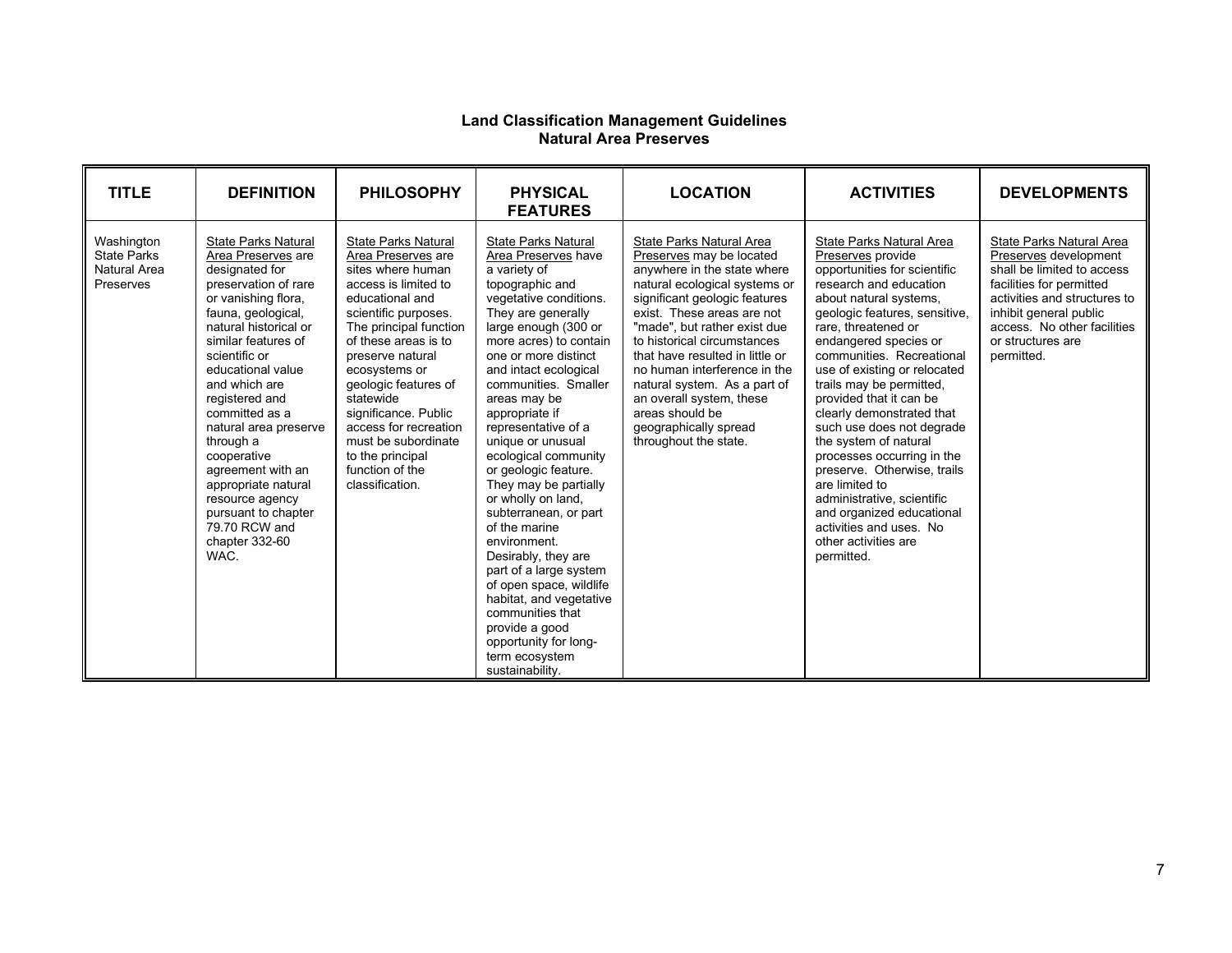|                                       | Recreation | Resource Recreation | Heritage     | Natural/Natural Forest Area | Natural Area Preserve* |
|---------------------------------------|------------|---------------------|--------------|-----------------------------|------------------------|
| Amphitheater                          | P          | ${\bf C}$           | C            | N                           | ${\sf N}$              |
| Archery/Target Range                  | C          | C                   | N            | N                           | ${\sf N}$              |
| Camping - Std and Util                | P          | N                   | C            | N                           | ${\sf N}$              |
| Camping - Primitive                   | P          | P                   | C            | N                           | $\mathsf{N}$           |
| Camping - Adirondack                  | P          | $\mathbf C$         | N            | N                           | N                      |
| Camping - Horse-oriented              | C          | ${\bf C}$           | N            | N                           | ${\sf N}$              |
| Camping - Water Trail                 | P          | P                   | C            | N                           | N                      |
| Children's Play Area                  | P          | $\mathbf C$         | C            | N                           | ${\sf N}$              |
| Day Use Picnic - Tables               | P          | P                   | $\mathbf C$  | N                           | ${\sf N}$              |
| Day Use Picnic - Group Shelter        | P          | N                   | $\mathbf C$  | N                           | N                      |
| Day Use Lodges/Centers                | P          | N                   | C            | N                           | N                      |
| <b>Environmental Learning Centers</b> | C          | N                   | $\mathbf C$  | N                           | ${\sf N}$              |
| <b>Equestrian Facilities</b>          | C          | $\mathbf C$         | $\mathbf C$  | N                           | ${\sf N}$              |
| Fields - Informal Play/Mowed          | P          | С                   | C            | N                           | N                      |
| Indoor Accommodations                 | P          | N                   | $\mathsf{C}$ | N                           | ${\sf N}$              |
| Interpretive - Centers                | P          | N                   | P            | N                           | ${\sf N}$              |
| Interpretive - Kiosks                 | P          | P                   | P            | $\mathbf C$                 | N                      |
| Interpretive Trail                    | P          | P                   | P            | P                           | C                      |
| Interpretive - Signs                  | P          | P                   | P            | P                           | $\mathsf C$            |
| Parking - Vehicles                    | P          | P                   | C            | N                           | ${\sf N}$              |
| Roads                                 | P          | P                   | C            | N                           | N                      |

# **Land Use and Land Classification Compatibility Matrix – Facilities**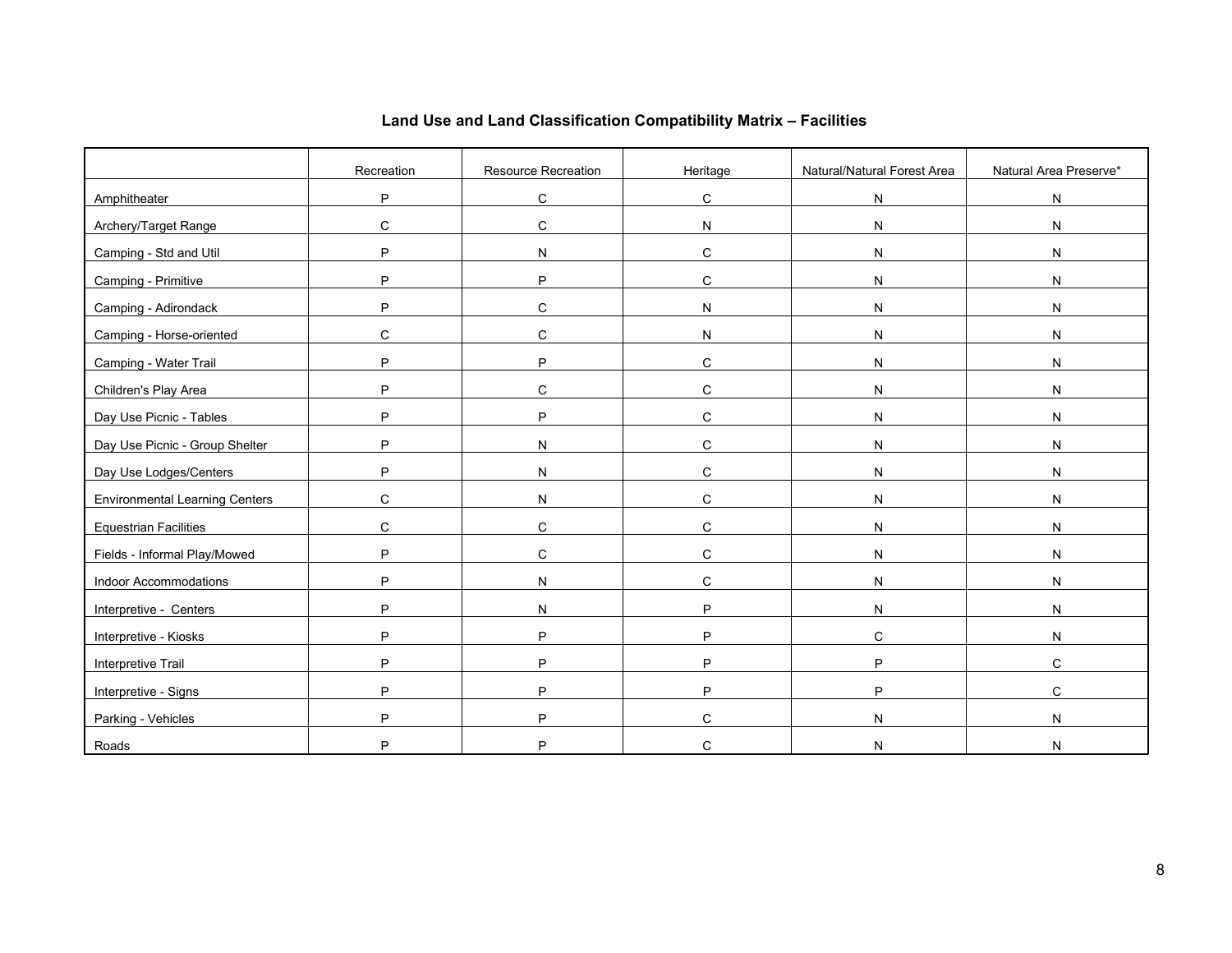|                                    | Recreation   | Resource Recreation | Heritage     | Natural/Natural Forest Area | Natural Area Preserve* |
|------------------------------------|--------------|---------------------|--------------|-----------------------------|------------------------|
| <b>Sanitary: Comfort Stations</b>  | P            | $\mathsf{N}$        | $\mathsf{C}$ | $\mathsf{N}$                | ${\sf N}$              |
| Sanitary: Composting/Vault         | P            | P                   | $\mathsf C$  | C                           | ${\sf N}$              |
| Sports Fields                      | С            | N                   | $\mathsf{N}$ | $\mathsf{N}$                | ${\sf N}$              |
| Skiing - Alpine Facilities         | C            | C                   | N            | N                           | ${\sf N}$              |
| <b>Swimming Facilities</b>         | P            | N                   | $\mathsf{C}$ | N                           | N                      |
| Trails - Hiking                    | P            | P                   | P            | P                           | C                      |
| Trails - Mountain Biking           | P            | $\mathsf{C}$        | C            | $N^{**}$                    | N                      |
| Trails - Equestrian                | $\mathsf{C}$ | $\mathbf C$         | $\mathsf{C}$ | $N^{**}$                    | ${\sf N}$              |
| Trails - Nordic Track Skiing       | P            | P                   | C            | $N^{**}$                    | ${\sf N}$              |
| Trails - C-C skiing                | P            | P                   | P            | P                           | $\mathsf C$            |
| Trails - Snowmobile                | P            | $\mathbf C$         | $\mathsf{C}$ | $N^{**}$                    | N                      |
| Trails - Paved non-motor           | P            | C                   | $\mathsf{C}$ | C                           | N                      |
| Water: Docks/Piers $\geq$ 10 boats | P            | N                   | $\mathsf C$  | N                           | N                      |
| Water: Docks/Piers - < 10 boats    | P            | P                   | C            | C                           | N                      |
| Water: Launch Ramps                | P            | C                   | N            | N                           | N                      |
| Water: Hand Launch Areas           | P            | P                   | C            | C                           | N                      |
| Water: Mooring Buoys               | P            | P                   | C.           | C                           | N                      |

### **Land Use and Land Classification Compatibility Matrix – Facilities (Continued)**

P (Permitted) - Use permitted with normal agency design review

C (Conditional) - Use may be permitted, but conditioned to assure design is compatible w/purpose of land classification and abutting classification objectives.

N (Not Permitted)- Use not permitted.

NA - Not Applicable

\* All uses in a Natural Area Preserve must be specifically approved by the Park and Recreation Commission as part of a management plan.

\*\*Relocation of existing trails into a natural or natural forest area is permitted per WAC 352-32-070(4) and WAC 352-32-075(5)(a).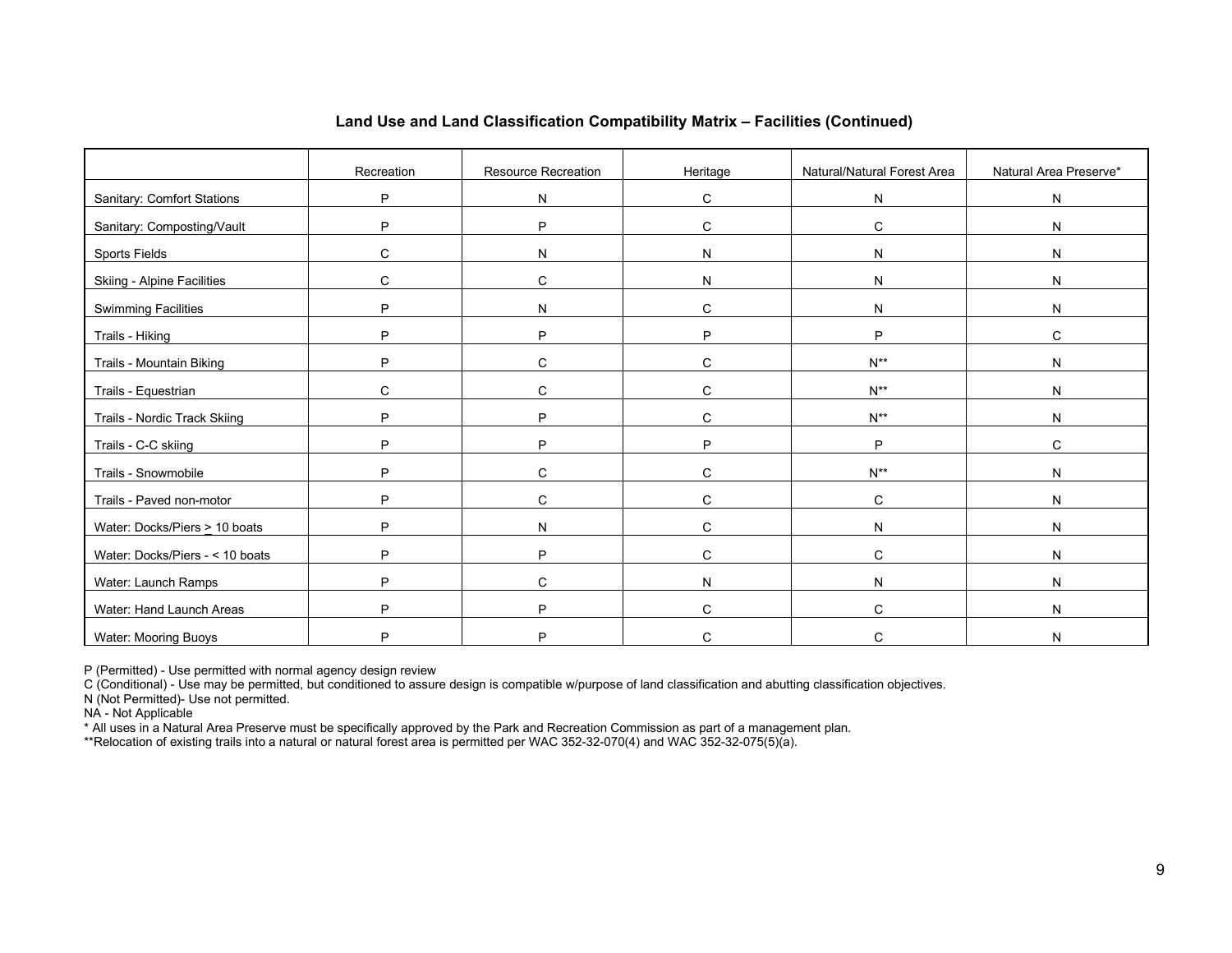|                                     | Recreation | Resource Recreation | Heritage     | Natural/Natural Forest Area | Natural Area Preserve* |
|-------------------------------------|------------|---------------------|--------------|-----------------------------|------------------------|
| Farming/Orchards                    | C          | C                   | $\mathbf C$  | N                           | ${\sf N}$              |
| <b>Filming/Special Events</b>       | P          | P                   | P            | $\mathbf C$                 | ${\sf N}$              |
| Grazing                             | C          | $\mathbf C$         | C            | N                           | $\mathsf{N}$           |
| Harvesting - Edible Fruiting Bodies | P          | P                   | P            | P                           | ${\sf N}$              |
| Harvesting - Mushrooms              | P          | P                   | P            | P                           | ${\sf N}$              |
| Harvesting - Shellfish              | P          | P                   | P            | P                           | N                      |
| Harvesting - Fish                   | P          | P                   | P            | P                           | N                      |
| Harvesting - Algae, etc.            | P          | P                   | P            | P                           | ${\sf N}$              |
| Haying                              | P          | P                   | P            | N                           | ${\sf N}$              |
| <b>Metal Detecting</b>              | P          | P                   | C            | N                           | ${\sf N}$              |
| Orienteering                        | P          | P                   | C            | N                           | $\mathsf{N}$           |
| Ocean Beach Driving                 | P          | $\mathbf C$         | $\mathsf{N}$ | N                           | ${\sf N}$              |
| Off-Trail: Equestrian               | C          | C                   | C            | N                           | ${\sf N}$              |
| Off-Trail: Hiking                   | P          | P                   | P            | P                           | ${\sf N}$              |
| Off-trail biking                    | C          | C                   | $\mathsf C$  | N                           | ${\sf N}$              |
| Paragliding                         | P          | P                   | C            | N                           | $\mathsf{N}$           |
| Recreation Concession Areas         | C          | C                   | C            | N                           | N                      |
| <b>Technical Rock Climbing</b>      | P          | D                   | C            | $\mathsf{C}$                | N                      |

# **Land Use and Land Classification Compatibility Matrix – Activities**